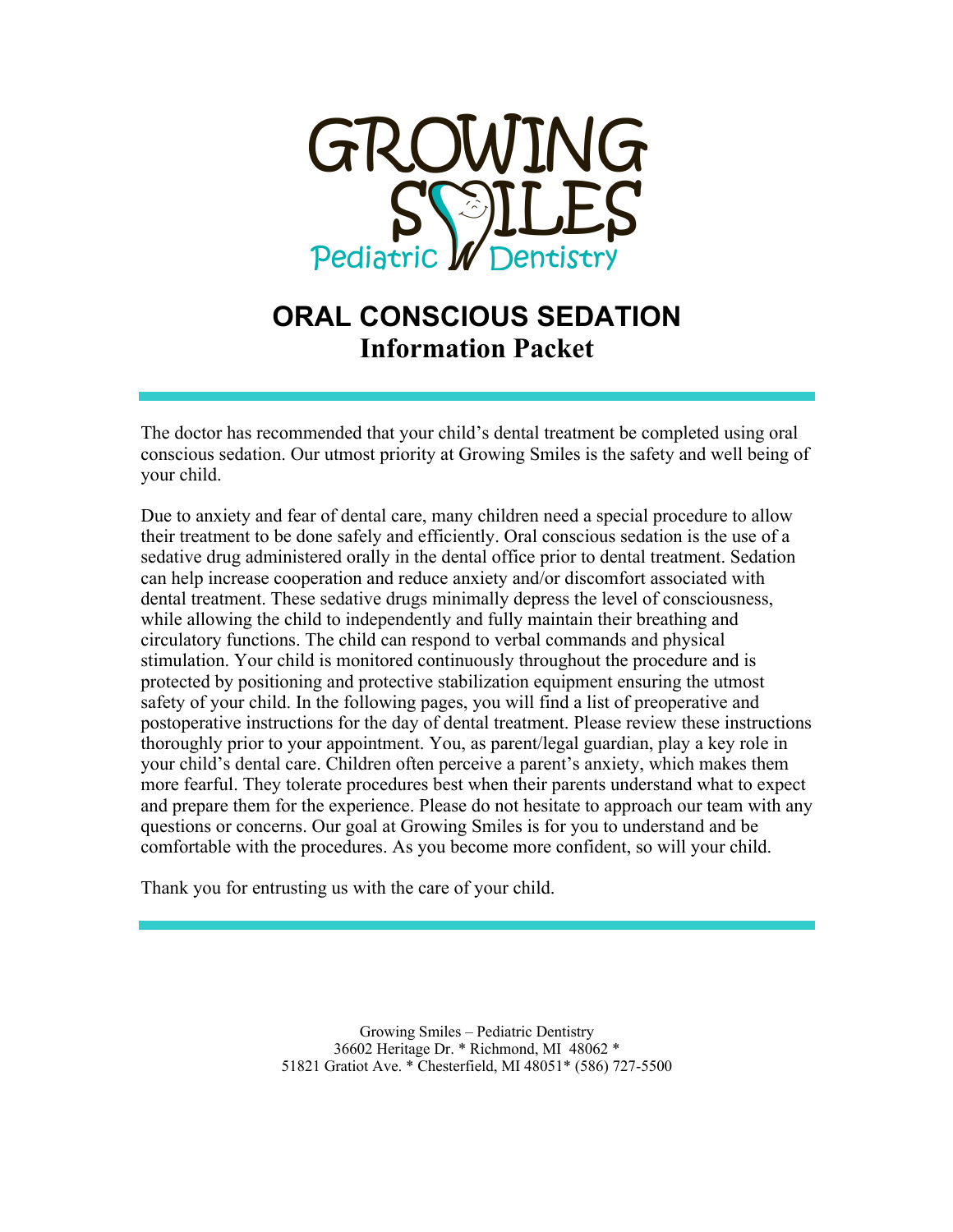# **Instructions to Follow Before Your Child's Sedation**

*Safety of your child is the utmost importance at Growing Smiles - Pediatric Dentistry. In order to provide your child with a safe and effective sedation experience, you must carefully follow every instruction listed below*. *We sincerely employ your cooperation to achieve this mutual goal.*

### **Be calm, confident and knowledgeable**

You, as parent/legal guardian, play a key role in your child's dental care. Children often perceive a parent's anxiety, which makes them more fearful. They tolerate procedures best when their parents understand what to expect and are calm and confident. If you have any questions about the sedation process, please ask; we are happy to answer any questions that you may have. As you become more calm and confident about dentistry, so will your child.

#### **Notify health changes**

Please notify our office of any change in your child's health and/or medical condition. Fever, ear infection, nasal or chest congestion, or recent head trauma could place your child at increased risk for complications. Should your child become ill just prior to a sedation appointment, contact our office to see if it is necessary to postpone the sedation.

#### **Notify medications**

Tell us about any prescribed, over-the-counter, or herbal medications your child is taking and report any allergies or reactions to medications that your child has experienced. Check with us to see if routine medications should be taken the day of the sedation.

#### **Fasting - no food and liquids**

Food and liquids must be restricted in the hours prior to sedation. Fasting decreases the risk of vomiting and aspirating stomach contents into the lungs, a potentially life-threatening problem. We will not proceed with the sedation if you do not comply with the following requirements. Let everyone in the home know about the fasting requirements, because siblings and others often unknowingly feed the child.

**Minimum Time of Fasting Prior to appointment is 8 hours** – The last meal before the appointment should be light. Fried foods, fatty foods, and meat should be avoided. **Clear liquids should be avoided two hours prior to the appointment**.

#### **Loose clothing**

Dress your child in loose fitting, comfortable clothing. No footie pajamas, no jewelry, hair accessories, or nail polish. This will allow us to place monitors that evaluate your child's response to the medications and help ensure your child's safety. These monitors may measure effects on your child's breathing, heart rate, and blood pressure. One or more parent for each child try not to bring other children to this appointment so you can focus your attention on your child undergoing the sedation.

### **Arrive on time**

It is VERY important that you arrive on time to your appointment. The scheduled time includes the time required for the sedation medication to take effect. A calm, orderly day would provide the best chance for quality sedation. Any rushing, either by you or us would jeopardize the chance of success.

> Growing Smiles – Pediatric Dentistry 36602 Heritage Dr. \* Richmond, MI 48062 \* 51821 Gratiot Ave. \* Chesterfield, MI 48051\* (586) 727-5500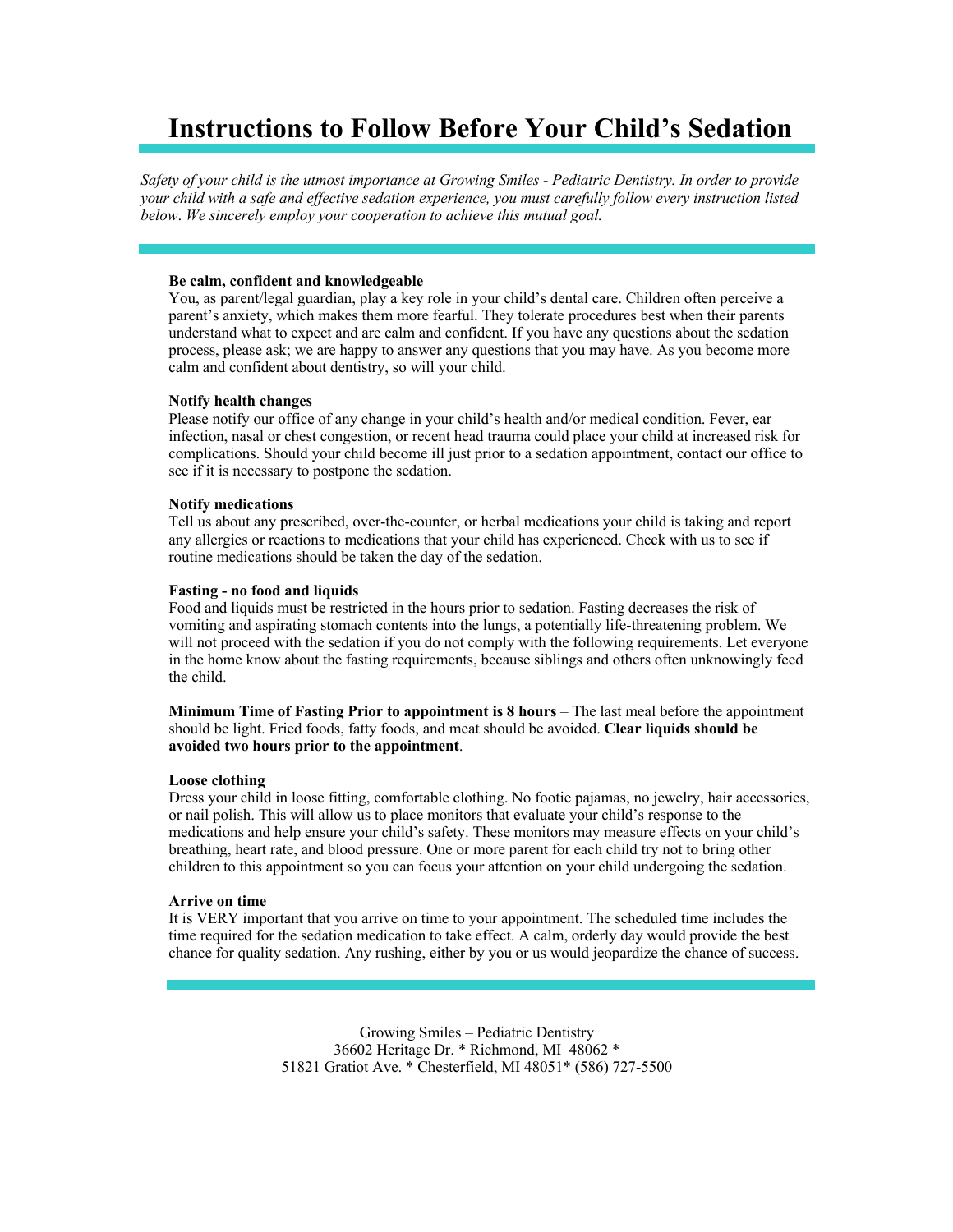## **Frequently Asked Questions**

#### **Will my child sleep during treatment?**

Conscious sedation has the benefit of making children drowsy and less reactive during dental treatment. They may or may not fall asleep. In either case, conscious sedation makes the experience more comfortable for your child and enables the dentist to safely complete the required treatment.

#### **Will my child cry?**

Every child responds differently to treatment. Crying is a very normal response from children. It is the most natural way in which they can communicate their emotions and needs. If your child cries it does not mean they are experiencing pain.

#### **May I accompany my child to the treatment room?**

During a sedation appointment it is imperative that the focus be solely on your child. For this reason, parents remain in the waiting area during treatment. For some parents, it is difficult to separate from their child. Please remember that it is for the safety and welfare of your child that we allow only sedation personnel in the operatory during sedation appointment.

#### **Why can't my child eat before the sedation?**

It is very important for your child to have an empty stomach when using oral conscious sedation. If your child eats within 8 hours of the sedation appointment this could cause nausea and puts the child at risk for aspiration during treatment.

#### **Will my child be cooperative during treatment?**

A positioning and protective stabilization wrap is used for every sedated child. Your child will be swaddled in this wrap for the duration of the procedure. This helps ensure the safety of your child and efficiency of dental treatment being performed.

#### **Should I talk to my child about the procedure afterwards?**

We always encourage positive reinforcement with your child. Please refrain from asking your child questions about the procedure. Some sedatives have an amnesiac effect, which allows the child to forget the procedure, and your child will continue to want to come to visit the dentist on a regular basis.

### **What if the sedative makes my child restless?**

Some children do become restless once the sedative begins to take effect. This is a normal reaction. This just means that the sedative is working and that your child is beginning to feel very drowsy. Some children do not like that they can't control the way they feel so they become cranky and restless. Please do not be alarmed or embarrassed if your child has this reaction. It is very common and we are still able to treat the child safely and efficiently. If your child does become restless, always feel free to notify the front desk and someone will escort your child to a more quiet area in the back if you desire.

#### **How is the sedative administered?**

The sedative is administered orally by the doctor based on age and weight. We provide the sedative in the office, so no need to pick up any prescription.

> Growing Smiles – Pediatric Dentistry 36602 Heritage Dr. \* Richmond, MI 48062 \* 51821 Gratiot Ave. \* Chesterfield, MI 48051\* (586) 727-5500